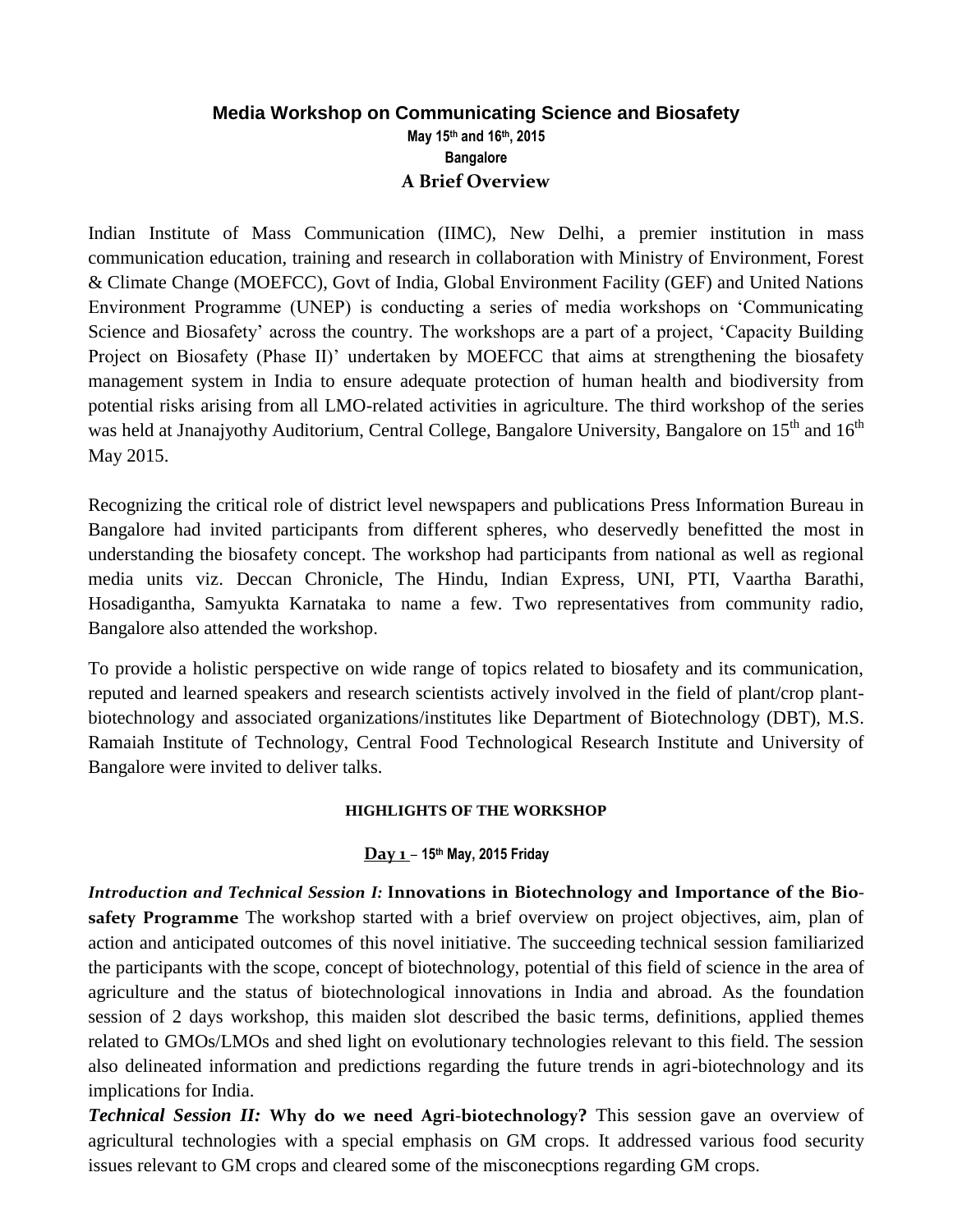*Technical Session III:* **Regional Media & its role in communicating science & technology** This session extensively discussed several issues, concerns, challenges faced by media professional/science communicators in reporting science and technology. It emphasized the vital role of regional media in bringing out clarity of the perception among public. It highlighted the need of organizing more knowledge-based and informative workshops for regional media professionals.



**Day 2** *–* **16th May, 2015 Saturday**

*Technical Session I:* **Safety Assessment and Biosafety Mechanisms of GM Crops in India** Day 2 of the workshop started with the session on safety assessment of GM crops in which the revered speaker detailed out various monitoring mechanisms and detection methods of GM crops covering environmental safety assessment, food and feed safety assessment and laboratory stage development prior to the commercial release.

*Technical Session II:* **Biosafety Regulatory Framework in India - Key Feature of Cartagena Protocol** This session gave a brief account of worldwide development of regulatory regimes for testing and handling of GM crops and their products with a special focus on Indian context. It meticulously outlined the roles and responsibilities of various organizations like Genetic Engineering Appraisal Committee (GEAC), Review Committee on Genetic Manipulation (RCGM), State Biotechnology Coordination Committee (SBCC), District Level Committee (DLC), Institutional Biosafety Committee (IBSC) in successful implementation of biosafety regulatory regime in India. This session also extensively discussed the objective, scope and fundamentals of Cartagena protocol, the only international treaty so far, dedicated to the field of biosafety.